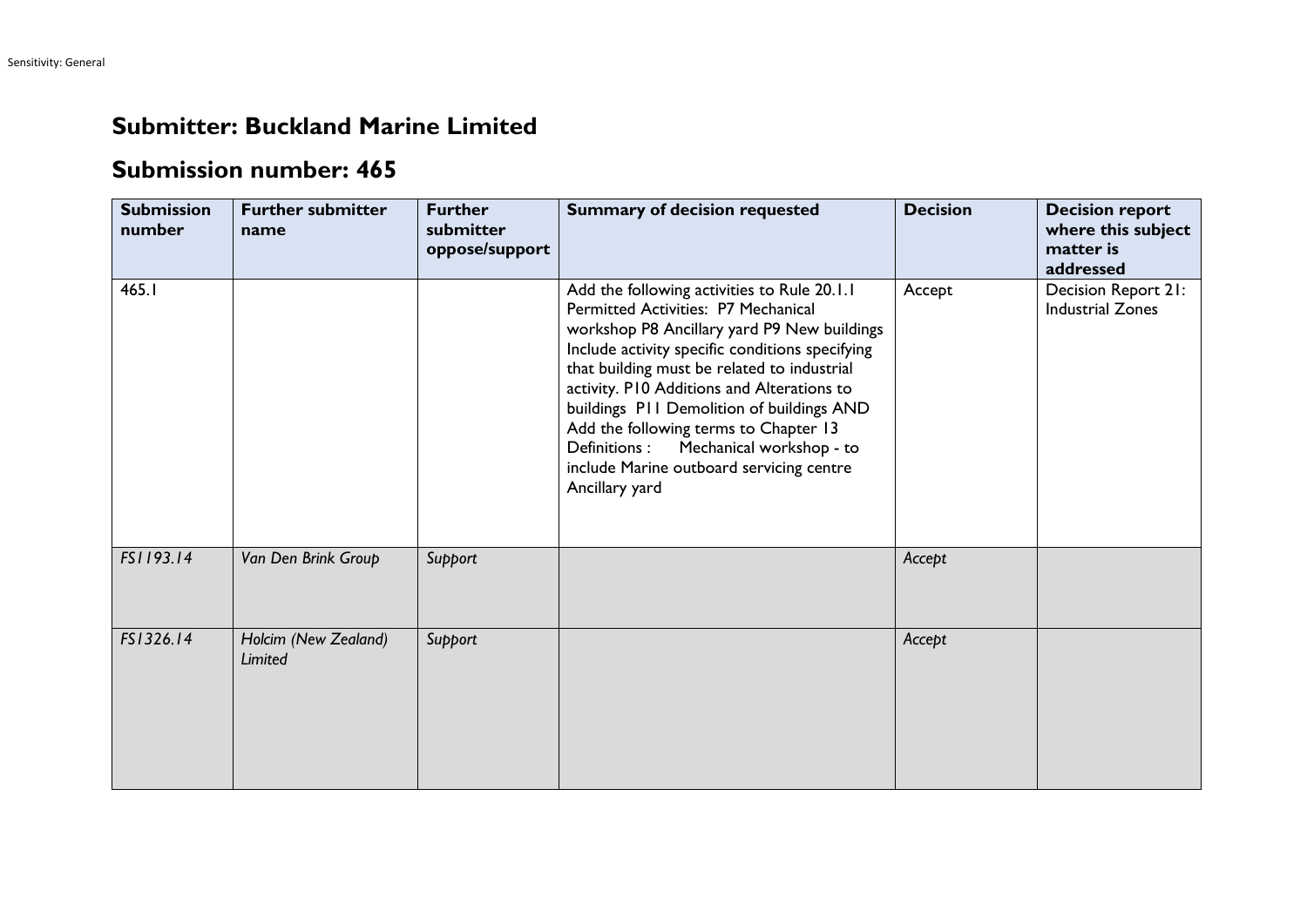| <b>Submission</b><br>number | <b>Further submitter</b><br>name    | <b>Further</b><br>submitter<br>oppose/support | <b>Summary of decision requested</b>                                                                                                         | <b>Decision</b> | <b>Decision report</b><br>where this subject<br>matter is<br>addressed |
|-----------------------------|-------------------------------------|-----------------------------------------------|----------------------------------------------------------------------------------------------------------------------------------------------|-----------------|------------------------------------------------------------------------|
| FS1388.393                  | Mercury NZ Limited for<br>Mercury E | Oppose                                        |                                                                                                                                              | Reject          |                                                                        |
| 465.2                       |                                     |                                               | Retain Rule 20.2.1 PI Servicing and hours of<br>operation, as notified.                                                                      | Reject          | Decision Report 21:<br><b>Industrial Zones</b>                         |
| 465.3                       |                                     |                                               | Delete Rule 20.2.2 CI Landscape planting,<br>and impose buffer strips between zones at<br>the time of rezoning and/or during<br>subdivision. | Accept in Part  | Decision Report 21:<br><b>Industrial Zones</b>                         |
| 465.4                       |                                     |                                               | Delete Rule 20.2.5.1P1(vi) Earthworks.                                                                                                       | Accept          | Decision Report 21:<br><b>Industrial Zones</b>                         |
| FS1193.3                    | Van Den Brink Group                 | Support                                       |                                                                                                                                              | Reject          |                                                                        |
| FS1326.3                    | Holcim (New Zealand)<br>Limited     | Support                                       |                                                                                                                                              | Reject          |                                                                        |
| 465.5                       |                                     |                                               | Retain Objective 4.6.1 Economic growth of<br>industry, as notified.                                                                          | Accept in Part  | Decision Report 21:<br><b>Industrial Zones</b>                         |
| FS1388.394                  | Mercury NZ Limited for<br>Mercury E | Oppose                                        |                                                                                                                                              | Accept in Part  |                                                                        |
| 465.6                       |                                     |                                               | Retain Policy 4.6.2 Provide Industrial Zones<br>with different functions, as notified.                                                       | Accept in Part  | <b>Decision Report 21:</b><br><b>Industrial Zones</b>                  |
| FS1388.395                  | Mercury NZ Limited for<br>Mercury E | Oppose                                        |                                                                                                                                              | Accept in Part  |                                                                        |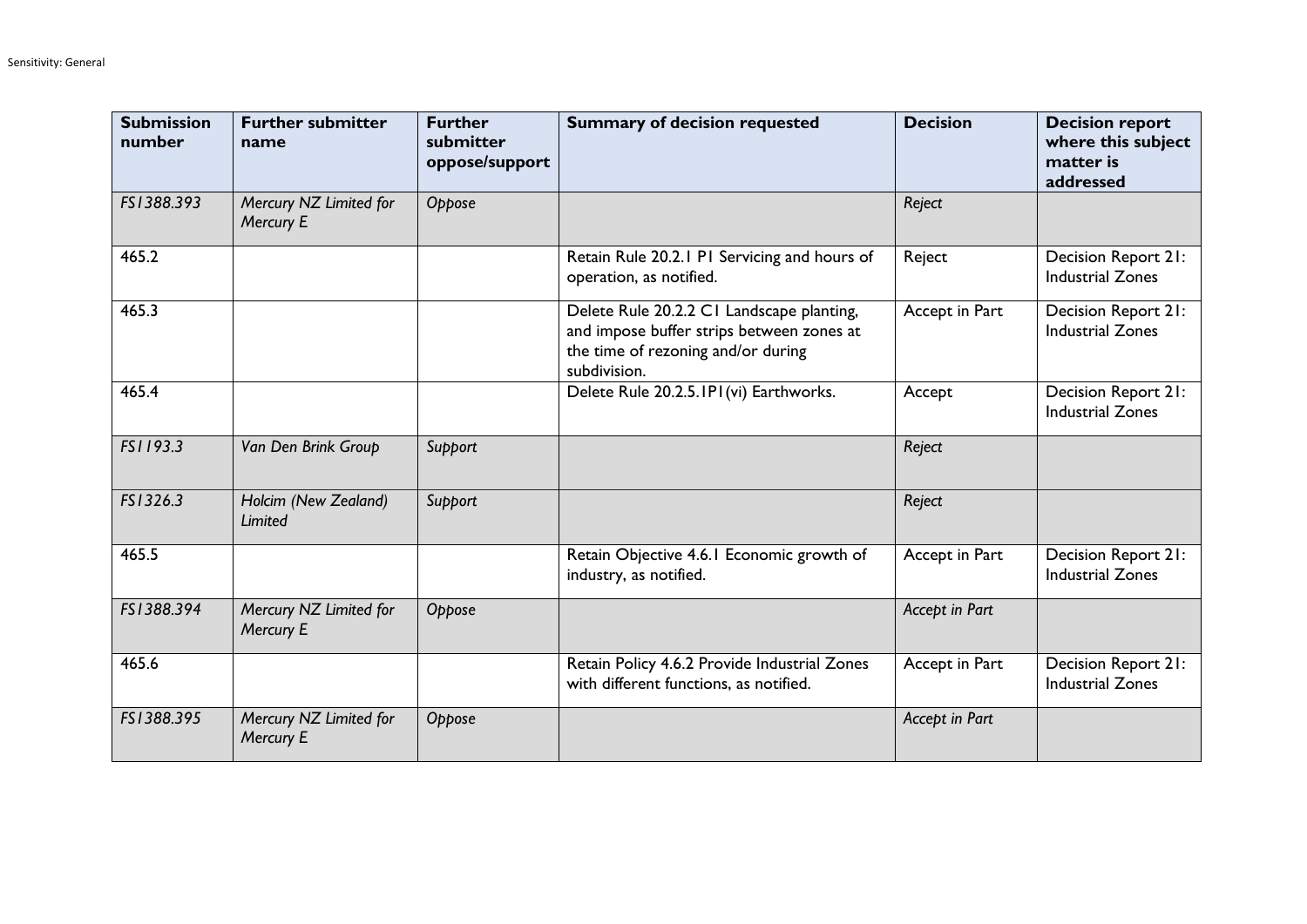| <b>Submission</b><br>number | <b>Further submitter</b><br>name    | <b>Further</b><br>submitter<br>oppose/support | <b>Summary of decision requested</b>                                                                                                                                                                                                                                                                                                                                                | <b>Decision</b> | <b>Decision report</b><br>where this subject<br>matter is<br>addressed                |
|-----------------------------|-------------------------------------|-----------------------------------------------|-------------------------------------------------------------------------------------------------------------------------------------------------------------------------------------------------------------------------------------------------------------------------------------------------------------------------------------------------------------------------------------|-----------------|---------------------------------------------------------------------------------------|
| 465.7                       |                                     |                                               | Retain Policy 4.6.3 Maintain a sufficient supply<br>of industrial land, as notifed.                                                                                                                                                                                                                                                                                                 | Accept in Part  | Decision Report 21:<br><b>Industrial Zones</b>                                        |
| FS1388.396                  | Mercury NZ Limited for<br>Mercury E | Oppose                                        |                                                                                                                                                                                                                                                                                                                                                                                     | Accept in Part  |                                                                                       |
| 465.8                       |                                     |                                               | Retain Objective 4.6.6 Manage adverse<br>effects, as notified.                                                                                                                                                                                                                                                                                                                      | Accept in Part  | Decision Report 21:<br><b>Industrial Zones</b>                                        |
| 465.9                       |                                     |                                               | Amend Policy 4.6.7 Management of adverse<br>effects within industrial zones, as follows: (a)<br>Manage adverse effects including visual impact<br>from buildings, parking, loading spaces and<br>outdoor storage, lighting, noise, odour and<br>traffic by managing the location of industrial<br>uses, bulk and form of buildings, landscaping<br>and screening where appropriate. | Reject          | Decision Report 21:<br><b>Industrial Zones</b>                                        |
| 465.10                      |                                     |                                               | No specific decision sought, but submission<br>opposes Rule 20.2.6 PI Hazardous substances<br>AND Delete Table 5.1 Activity Status Table -<br>Permitted Activity Thresholds, from<br>Appendix 5 Hazardous Substances.                                                                                                                                                               | Accept          | Decision Report II:<br><b>Hazardous</b><br>Substances and<br><b>Contaminated Land</b> |
| FS1353.6                    | <b>Tuakau Proteins Limited</b>      | Support                                       |                                                                                                                                                                                                                                                                                                                                                                                     | Accept          |                                                                                       |